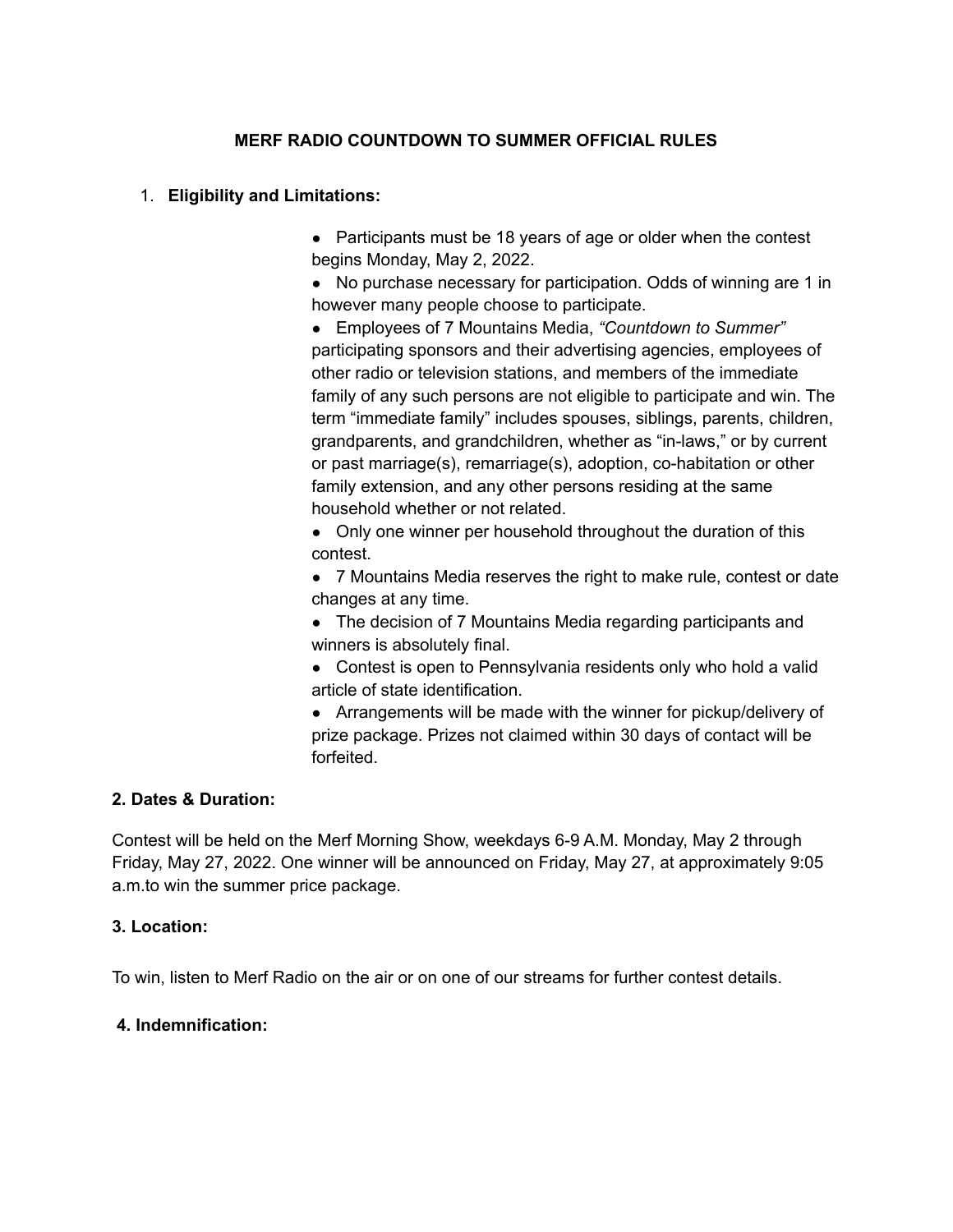All participants will be considered contestants of the Countdown to Summer contest and will hold 7 Mountains Media free from liability of any kind to person or property arising from participation in the promotional contest.

# **5. Value/Prize(s):**

One Summer Package (KanJam, horseshoes, frisbee, cornhole and possibly more) Winner will be announced on the morning of Friday, May 27 on the Merf Morning Show. The prize(s) that may be awarded to the eligible winner(s) are not transferable, or exchangeable for any other prize. All prizes must be redeemed from 7 Mountains Media within thirty (30) days of the contest end date, unless otherwise stated in the contest's official rules. Certain prizes are date specific and the winner or winners must be available on the dates specified. 7 Mountains Media disclaims all liability for any delays, mis-delivered, loss, or failure in the delivery of any prize requested to be sent by mail. If a winner cannot be contacted or is disqualified for any reason, 7 Mountains Media reserves the right to determine an alternate winner or not to award that winner's prize, in its sole discretion. Prizes must be claimed by winner after presented proper legal identification.

## **6. Publicity**:

By participating, all participants and winner(s) grant 7 Mountains Media exclusive permission to use their names, characters, photographs, voices, videotape, and likenesses in connection with promotion of this and other contests and waive any claims to royalty, right, or remuneration for such use. By participating in any 7 Mountains Media contest, participants agree that 7 Mountains Media may disclose personal information obtained from participants in the Contest to third parties and use such information for marketing and other purposes.

## **7.Conduct, Decisions and How to Play:**

- Countdown to Summer Contest will begin on Monday, May 2, 2022 on the Merf Morning Show and will run through Friday, May 27.
- Every weekday in May, between 6 and 9 a.m. Merf Radio will play one of the following songs with "summer" in the title:
	- Bryan Adams / Summer of '69
	- Calvin Harris / Summer
	- Demi Lovato / Cool For the Summer
	- DJ Jazzy Jeff & the Fresh Prince / Summertime
	- Kid Rock / All Summer Long
	- LFO / Summer Girls
- . Listen to 95.7FM to hear it. When the song is played, the listener must call in, be caller #10 to be qualified to win the grand prize.